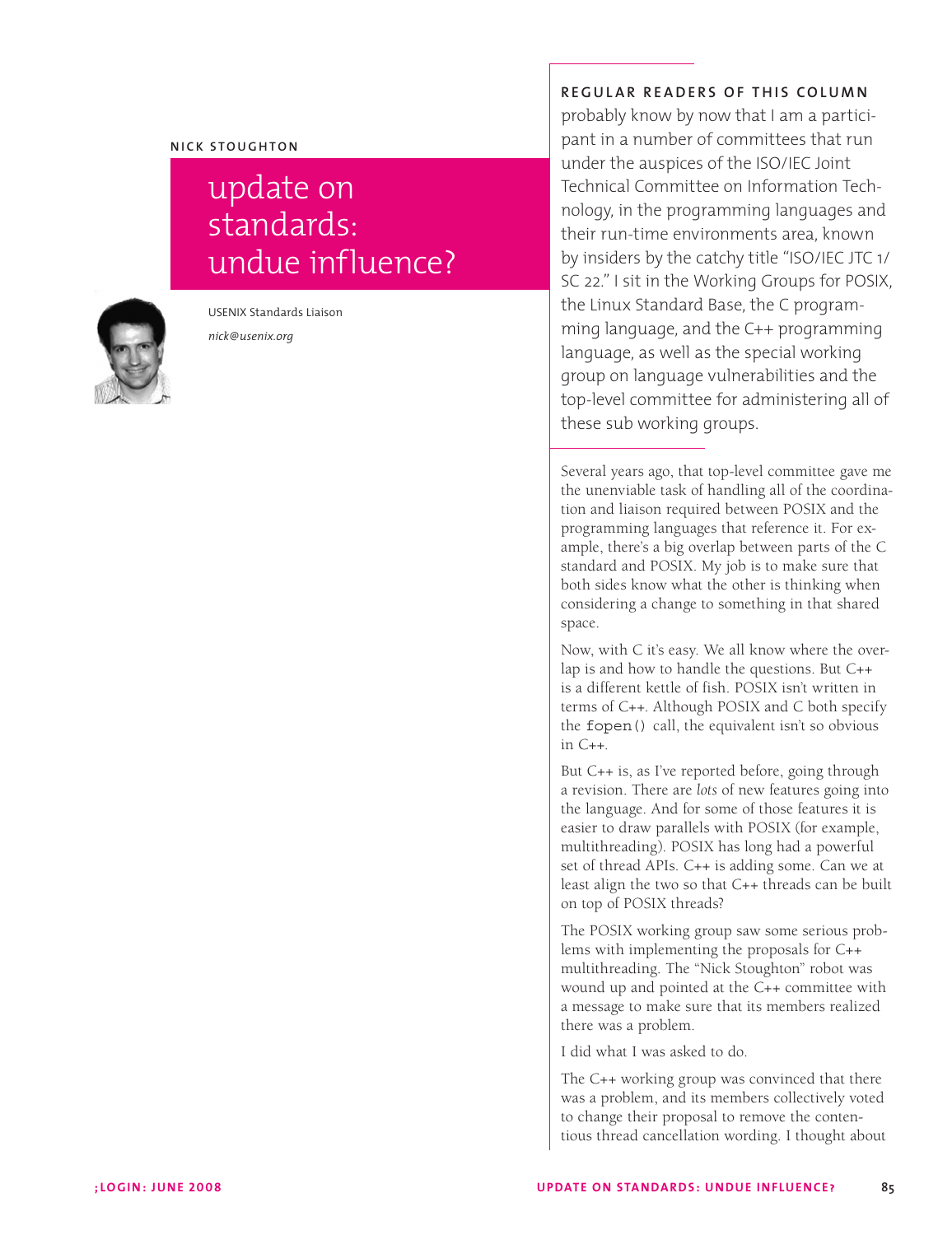standing on an aircraft carrier deck with a "Mission Accomplished" banner flying behind me.

At the same time, the POSIX working group decided that it would be a good idea to study creating a C++ language binding. Just as there is an Ada and a Fortran binding to POSIX, why relegate C++ to using the C interfaces, forsaking the strong type checking and object orientation and all that good stuff? A study group was formed, and a substantial number of people from the C++ working group (C++*, not* POSIX!) joined up with enthusiasm. This was their language, and their platform of choice. What could be better than such a marriage! The group did the necessary work to prove that there was a viable body to produce a standard sometime in the future (probably around 2012). They did the paperwork with the IEEE (one of the three participating bodies in the POSIX world) and formed the 1003.27 working group.

The 1003.27 working group then read through the table of contents of the current working draft of the C++ language revision document, looking for places where a POSIX language binding might touch on something that is already in the C++ draft. If it is already in the draft, and the ink isn't dry on the draft, can we influence the draft to make sure it

- n provides the hooks needed for whatever POSIX extensions might be needed in the future?
- doesn't contain anything truly problematic with respect to POSIX?

Remember, the vast majority of these people in 1003.27 (the POSIX-C++ binding) are also members of the C++ working group. The draft of C++ they were reviewing was one that they had helped to write. I was a member of that group, and we came up with a relatively short list of issues.

Naturally, the messenger picked to walk into the C++ group with this list was yours truly.

There are only a few people in leadership roles in C++, and in general they are all deeply committed to doing a good job for the language. However, they do have their own agendas, and by and large, POSIX isn't a big part of that agenda. So being requested by a sizable minority of their working group to change or, worse, remove some of the wonderful new (untested and unim plemented) features of their draft certainly took them by surprise. And they have worked hard at one by one shooting down all of the requests made by 1003.27. They haven't succeeded yet, but when you consider that the sim plest request ("Please could you reserve the namespaces ::posix and ::std:: posix for our use") generated about 90 emails in a week, you can see how hard they are fighting.

Building a standard is all about achieving consensus. But what is consensus? When do we know we have reached it? When everyone is exhausted talking about it, does the last voice win? Is it unanimity? In general, in all of the groups I have worked in, when we realize we have a contentious issue, the best thing to do is to omit the issue from the standard, however painful that might be to some. We have done this in POSIX. We have done it in C. We have done it in the LSB. So why is C++ so different that if one loud voice says, "I want this feature in my language," we have to have it, even if 45% or 50% of the working group don't feel so strongly and another 45% or 50% feel more strongly the other way?

Every formal process I have studied has a means for reversing a previously made decision. Robert's Rules of Order has a substantial section on it. Voting something in at one meeting never stops us voting it out at the next! Within SC 22, this is one of the golden rules: "This is the decision we've made until we decide to change it."